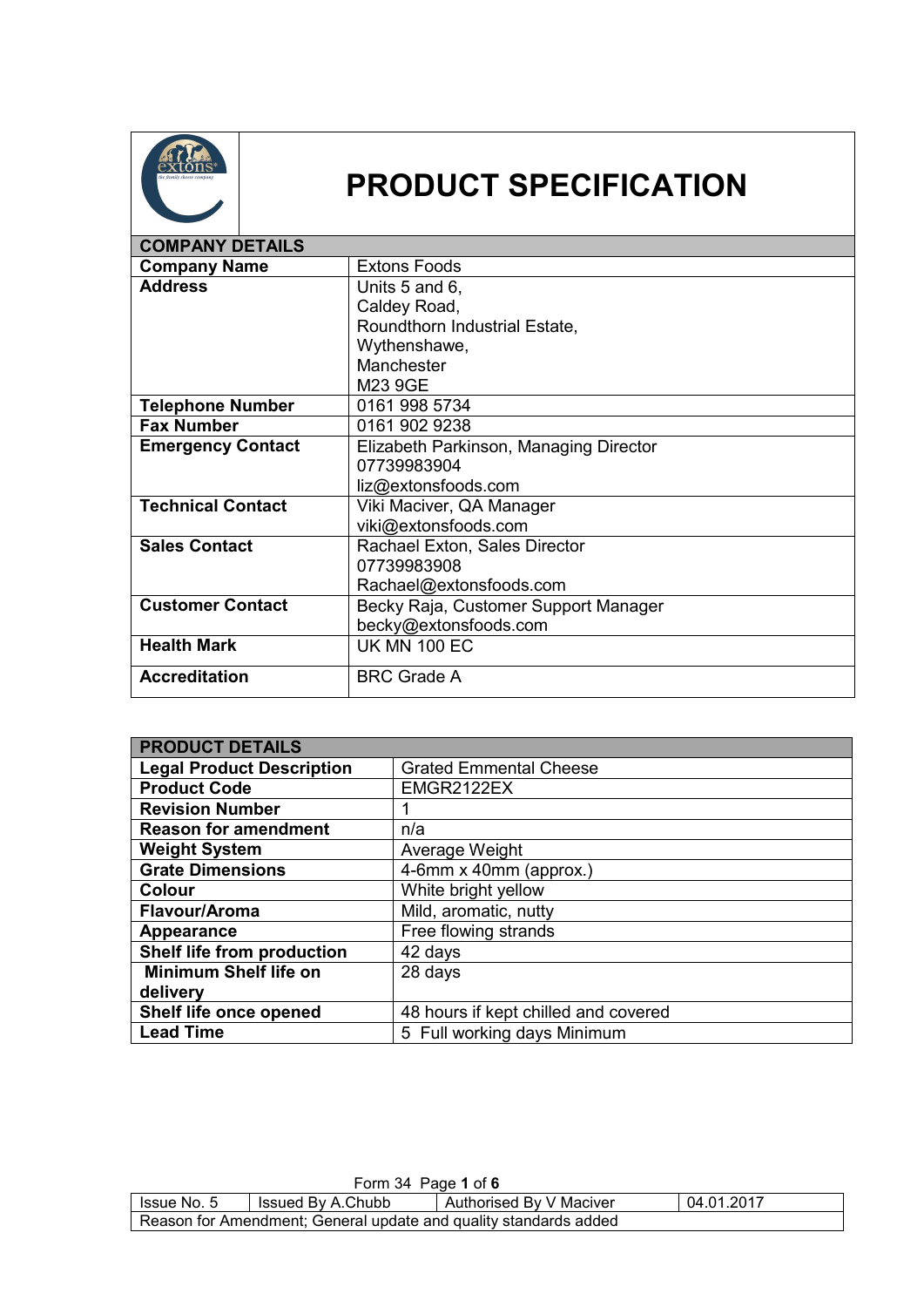| <b>INGREDIENTS (Raw Materials and Additives Including E Numbers)</b> |             |                       |                          |
|----------------------------------------------------------------------|-------------|-----------------------|--------------------------|
| Ingredients                                                          | Composition | <b>Quality Checks</b> | Country of Origin        |
| <b>Emmental Cheese (MILK)</b>                                        | 98-99%      | <b>Daily</b>          | <b>Netherlands</b>       |
| <b>Pasteurised Cow's Milk</b>                                        | 98.8%       | Daily                 | <b>NL</b>                |
| (including starter culture)                                          |             |                       |                          |
| Salt                                                                 | 1.2%        | Daily                 | <b>Approved Supplier</b> |
| <b>Microbial Rennet</b>                                              | 0.02        | Daily                 | <b>Approved Supplier</b> |
| <b>Potato Starch-Anti Caking</b><br><b>Agent</b>                     | $1 - 2%$    | <b>Daily Visual</b>   | <b>Netherlands</b>       |

| <b>NUTRITIONAL INFORMATION PER 100G</b> |                |  |
|-----------------------------------------|----------------|--|
| <b>PARAMETER</b>                        | Value per 100g |  |
| Energy kJ                               | 1541           |  |
| <b>Energy Kcal</b>                      | 370            |  |
| <b>Protein</b>                          | 27             |  |
| Carbohydrate                            | 1.8            |  |
| Of which sugars                         | 0              |  |
| Of which starch                         |                |  |
| Fat                                     | 28             |  |
| Of which saturates                      | 19             |  |
| <b>Monounsaturated</b>                  | -              |  |
| Polyunsaturated                         | -              |  |
| <b>Fibre</b>                            | 0              |  |
| <b>Salt</b>                             | 1.2            |  |
| Sodium                                  | 472mg          |  |

| <b>CHEMICAL STANDARDS</b> |                |                |
|---------------------------|----------------|----------------|
| <b>Parameter</b>          | <b>Minimum</b> | <b>Maximum</b> |
| <b>Moisture</b>           | 37.3           | 40             |
| <b>FDM</b>                | 46             | 48             |
| <b>Salt</b>               | ີ<br>ن.        |                |
| <b>PH</b>                 | 5.4            | 5.8            |

| <b>MICROBIOLOGICAL STANDARDS</b> |                     |                 |
|----------------------------------|---------------------|-----------------|
| <b>Micro-organisms</b>           | Target/g            | Max/q           |
| Coliforms                        | $20$                | 1000            |
| E.coli                           | $20$                | 20              |
| Staph aureus                     | $20$                | 20              |
| Yeasts                           | < 500               | 100,000         |
| <b>Moulds</b>                    | < 500               | 1000            |
| Salmonella                       | Not Detected in 25g | Detected in 25g |
| Listeria                         | Not Detected in 25g | Detected in 25g |

| Form 34 Page $2$ of 6                                            |                   |                         |            |
|------------------------------------------------------------------|-------------------|-------------------------|------------|
| Issue No. 5                                                      | Issued By A.Chubb | Authorised By V Maciver | 04.01.2017 |
| Reason for Amendment; General update and quality standards added |                   |                         |            |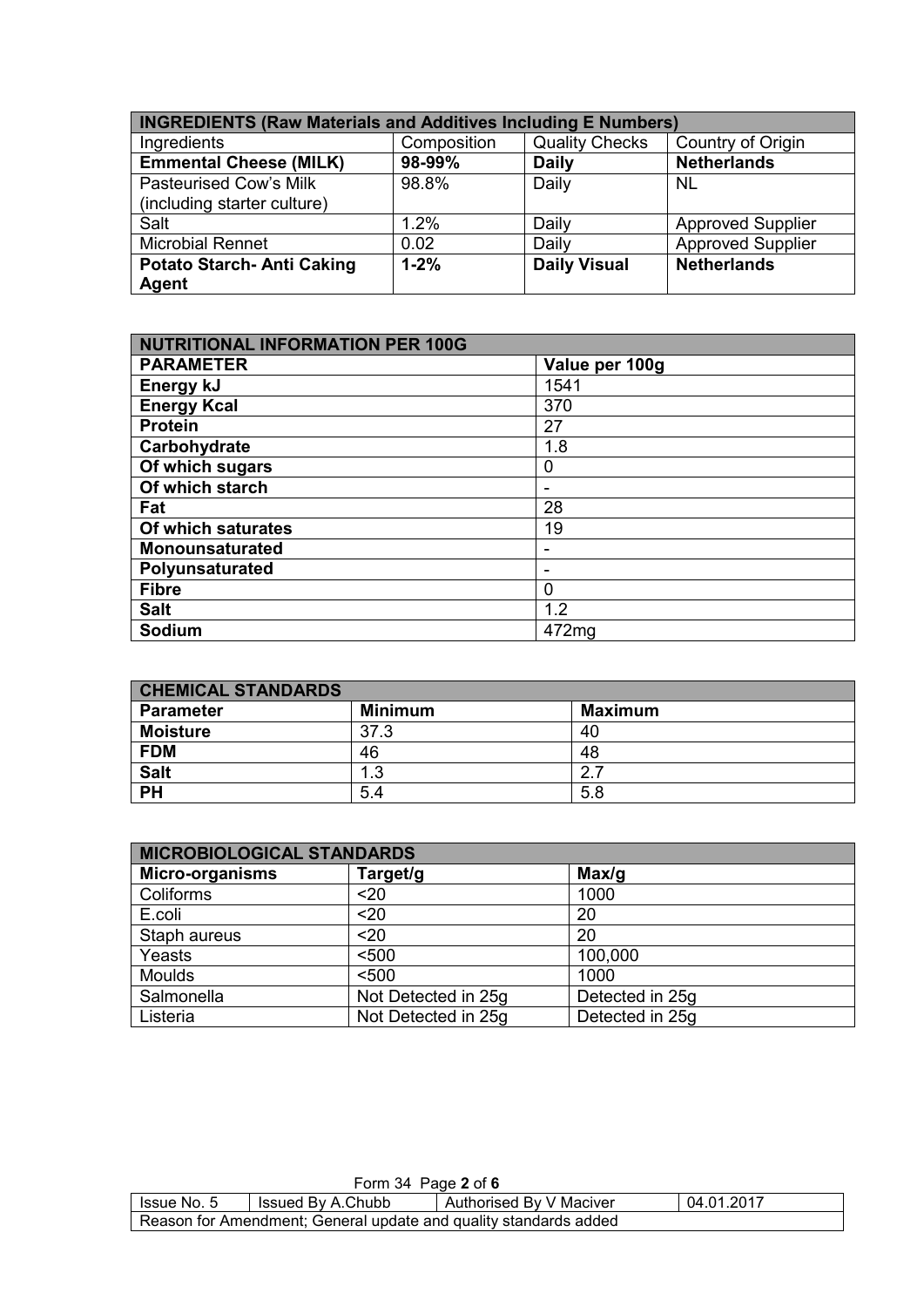| <b>QUALITY STANDARDS</b>            |                          |                          |
|-------------------------------------|--------------------------|--------------------------|
| <b>ACCEPTABLE</b>                   | <b>SATISFACTORY</b>      | <b>NOT ACCEPTABLE</b>    |
|                                     |                          |                          |
| Good and clean, Free from off -     | Clean Flavour, Free      | Off flavours, Excessive  |
| flavours. Free flowing light creamy | Flowing strands. 10% or  | amounts of grate outside |
| strands. Weight and grate sizes in  | less of grate is outside | acceptable tolerances.   |
| tolerance.                          | acceptable tolerances.   | Not free flowing.        |

| <b>FOOD TOLERANCE INFORMATION</b>                                                                                                |                         |                                                |
|----------------------------------------------------------------------------------------------------------------------------------|-------------------------|------------------------------------------------|
| This Product is:                                                                                                                 |                         |                                                |
| Suitable for vegetarians                                                                                                         | Y                       |                                                |
| Suitable for vegans                                                                                                              |                         | <b>N- Contains MILK</b>                        |
| <b>Suitable for Coeliacs</b>                                                                                                     | Y                       |                                                |
| <b>Suitable for Diabetics</b>                                                                                                    | $\mathsf{N}$            |                                                |
| Suitable for Lactose Intolerant                                                                                                  |                         | <b>N</b> - Contains MILK                       |
| <b>Halal Certified</b>                                                                                                           | N                       |                                                |
| Kosher Certified                                                                                                                 | $\overline{N}$          |                                                |
| Free from cereals containing gluten( wheat, rye, barley, oats,<br>spelt, kumat or their hybridised strains) and products thereof | $\overline{Y}$          |                                                |
| Free from MRM                                                                                                                    | Y                       |                                                |
| Free from crustaceans and products thereof                                                                                       | $\overline{\mathsf{Y}}$ |                                                |
| Free from molluscs and products thereof                                                                                          | $\overline{\mathsf{Y}}$ |                                                |
| Free from fish and products thereof                                                                                              | $\overline{Y}$          |                                                |
| Free from milk and products thereof                                                                                              |                         | N- Cow's MILK                                  |
| Free from Egg/Egg Products/Albumen                                                                                               | Ý                       |                                                |
| Free from soybeans and products thereof                                                                                          | Y                       |                                                |
| <b>Free from Natural Colours</b>                                                                                                 | Y                       |                                                |
| <b>Free from Artificial Colours</b>                                                                                              | Y                       |                                                |
| <b>Free from Preservatives</b>                                                                                                   | $\overline{Y}$          |                                                |
| Free from MSG                                                                                                                    | $\overline{\mathsf{Y}}$ |                                                |
| Free from Celery/Celery Derivatives                                                                                              | $\overline{\mathsf{Y}}$ |                                                |
| Free from Mustard                                                                                                                | $\overline{\mathsf{Y}}$ |                                                |
| Free from Additives                                                                                                              |                         | N- Potato Starch (Anti<br><b>Caking Agent)</b> |
| Free from Gluten                                                                                                                 | Y                       |                                                |
| Free from sesame seeds and products thereof                                                                                      | Y                       |                                                |
| Free from Peanuts/Peanut Derivatives                                                                                             | Ý                       |                                                |
| Free from Other Nuts/Nut Derivatives                                                                                             | Y                       |                                                |
| Free from Nut Derived Oils                                                                                                       | Y                       |                                                |
| Free from lupin and products thereof                                                                                             | Y                       |                                                |
| Free from genetically modified Ingredients                                                                                       | $\overline{\mathsf{Y}}$ |                                                |
| Form 34 Page 3 of 6                                                                                                              |                         |                                                |
| Issue No. 5<br>Issued By A.Chubb<br>Authorised By V Maciver                                                                      |                         | 04.01.2017                                     |

Reason for Amendment; General update and quality standards added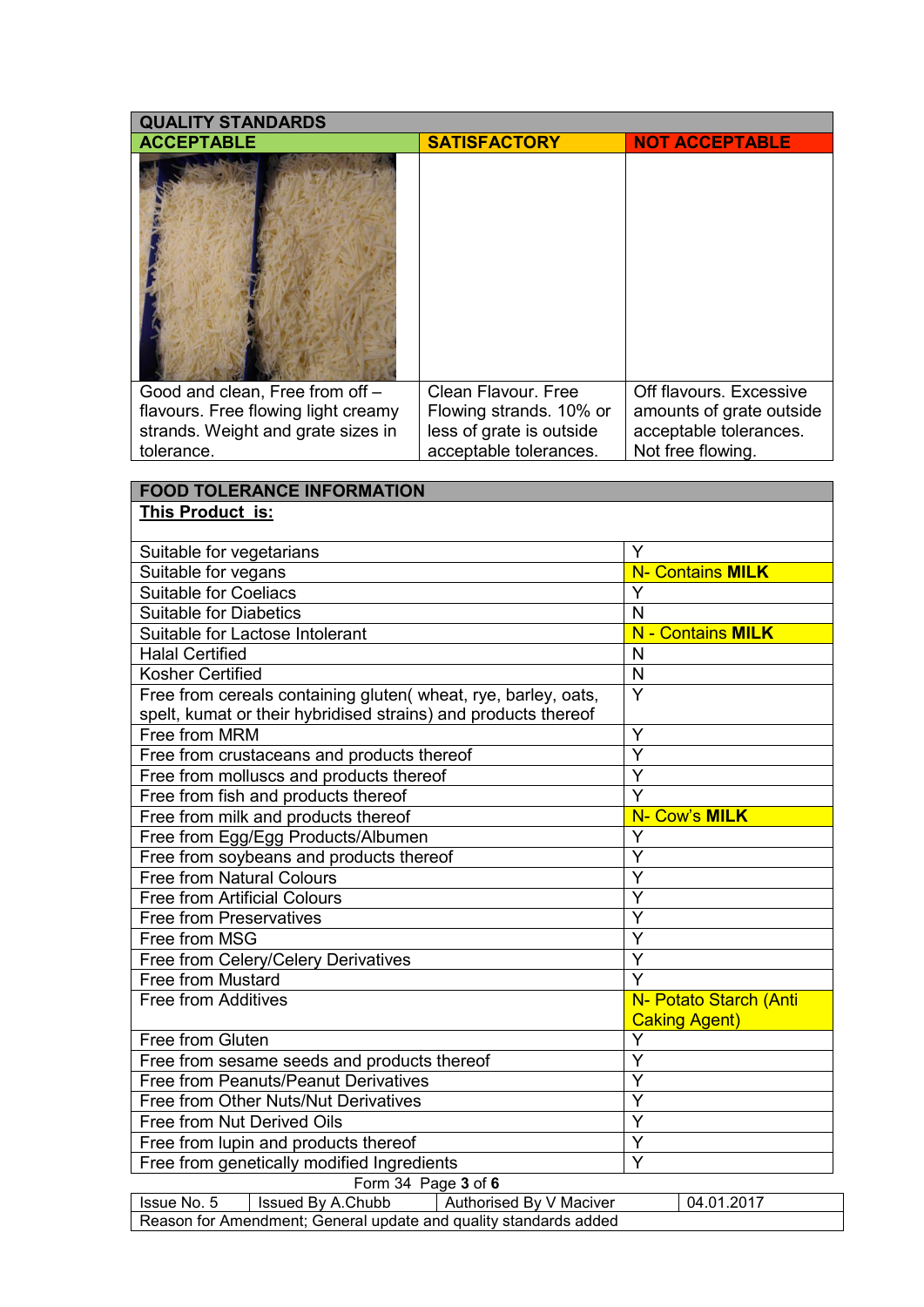| Free from sulphur dioxide and sulphites at concentrations of |  |
|--------------------------------------------------------------|--|
| more than 10mg/kg or 10mg/l expressed as SO2                 |  |

## **METAL DETECTION**

Product metal detected at the start of production, every half hour and end of production.

| <b>Ferrous</b>         | 2.20mm |
|------------------------|--------|
| <b>Non Ferrous</b>     | 3.00mm |
| <b>Stainless Steel</b> | 5.00mm |

| <b>PACKAGING INFORMATION</b>                                               |                 |
|----------------------------------------------------------------------------|-----------------|
| Is the product packed in a modified atmosphere?   Yes 70% Nitrogen 30% CO2 |                 |
| Inner per Outer                                                            | $6 \times 2$ kg |
|                                                                            |                 |

|                          | <b>INNER</b>                        | <b>OUTER</b>               |
|--------------------------|-------------------------------------|----------------------------|
|                          | Bialon 62 VFP (Blue)                | White Cardboard (150W/150T |
| <b>Material</b>          |                                     | DW)                        |
| <b>Dimensions</b>        | 280mm x 318mm x<br>48 <sub>mm</sub> | 472mm x 237mm x 308mm      |
|                          |                                     |                            |
| <b>Thickness</b>         | 65um                                | 9 <sub>mm</sub>            |
| Weight                   | 16g                                 | 473g                       |
| <b>Method of Closure</b> | Heat sealed                         | Tape                       |
| <b>Barcodes</b>          | 5060227270926                       | 0506022720933              |

| Labelling<br><b>Information</b> | Product Description, Contents, Weight, Best Before Date,<br>Julian Code= Traceability, Health Mark, Allergen and<br><b>Nutritional Information</b> |
|---------------------------------|----------------------------------------------------------------------------------------------------------------------------------------------------|
| Dioture of Loholo               |                                                                                                                                                    |

| <b>Picture of Labels</b> |                                                                                                                                                                                               |
|--------------------------|-----------------------------------------------------------------------------------------------------------------------------------------------------------------------------------------------|
|                          | <b>Grated Emmental (MILK)</b><br><b>EMGR2122EX</b><br>ingredients; emmental (MILK), anti caking agent- potato<br>starch<br>allergens; see ingredients in capitals<br>Suitable for vegetarians |
|                          | BEST BEFORE: 14/03/17<br>MNIOO<br>2 k/g C L 031 16:12:00                                                                                                                                      |
|                          | <b>Extons Foods M23 9GE</b><br>Keep Chilled. Store at 0C to +5C.                                                                                                                              |
|                          | Once opened use within 48 hours.<br>Packed in a protective atmosphere.                                                                                                                        |

Form 34 Page **4** of **6**

| $\sim$ $\sim$ $\sim$                                             |                   |                         |            |  |
|------------------------------------------------------------------|-------------------|-------------------------|------------|--|
| l Issue No. 5                                                    | Issued By A.Chubb | Authorised By V Maciver | 04.01.2017 |  |
| Reason for Amendment; General update and quality standards added |                   |                         |            |  |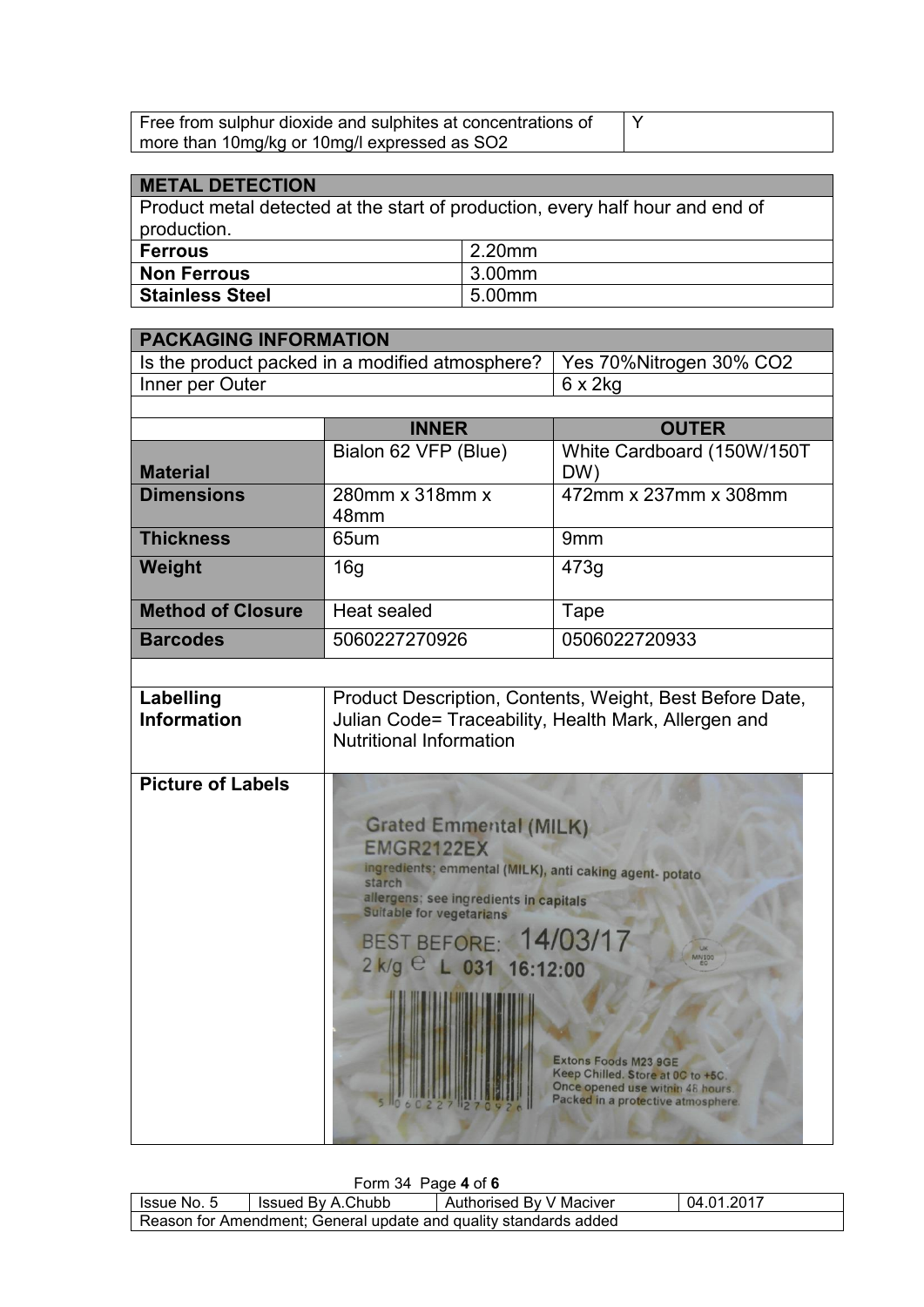|                               | 6X2kg  | <b>Grated Emmental Cheese (MILK)</b><br><b>EMGR2122EX</b><br>ingredients; emmental cheese (MILK),<br>anti caking agent- potato starch<br>allergens; see ingredients in capitals<br>Suitable for Vegetarians<br><b>BEST BEFORE: 14.03.2017</b><br>L 031<br><b>UK</b><br><b>MN 100</b><br>EC<br><b>Extons Foods M23 9GE</b><br>Keep Chilled, Store at OC to +5C. Once opened use within 48 hours<br>Packed in a protective atmosphere |
|-------------------------------|--------|-------------------------------------------------------------------------------------------------------------------------------------------------------------------------------------------------------------------------------------------------------------------------------------------------------------------------------------------------------------------------------------------------------------------------------------|
| Recommended<br><b>Storage</b> | $0-5c$ |                                                                                                                                                                                                                                                                                                                                                                                                                                     |
| PALLETISATION INFORMATION     |        |                                                                                                                                                                                                                                                                                                                                                                                                                                     |
| <b>Cases per Layer</b>        |        | 10                                                                                                                                                                                                                                                                                                                                                                                                                                  |
| <b>Layers per Pallet</b>      |        | 5                                                                                                                                                                                                                                                                                                                                                                                                                                   |
| <b>Cases per Pallet</b>       |        | 50                                                                                                                                                                                                                                                                                                                                                                                                                                  |
| <b>Pallet Height</b>          |        | 1710mm                                                                                                                                                                                                                                                                                                                                                                                                                              |
| <b>Pallet Weight</b>          |        | <b>TBC</b>                                                                                                                                                                                                                                                                                                                                                                                                                          |
| <b>Pallet Type</b>            |        | Wood                                                                                                                                                                                                                                                                                                                                                                                                                                |

| <b>SPECIFICATION AGREEMENT</b> |                            |  |
|--------------------------------|----------------------------|--|
| <b>SIGNED FOR EXTONS FOODS</b> | Exemited                   |  |
|                                |                            |  |
| <b>NAME IN PRINT</b>           | A. CHUBB                   |  |
| <b>POSITION</b>                | <b>TECHNICAL ASSISTANT</b> |  |
| <b>DATE</b>                    | 01.02.2017                 |  |
|                                |                            |  |
| <b>SIGNED FOR CUSTOMER</b>     |                            |  |
|                                |                            |  |
|                                |                            |  |
| <b>NAME IN PRINT</b>           |                            |  |
| <b>POSITION</b>                |                            |  |
| <b>DATE</b>                    |                            |  |
| Form 34 Page 5 of 6            |                            |  |

| Issue No. 5                                                      | Issued By A.Chubb | Authorised By V Maciver | 04.01.2017 |  |
|------------------------------------------------------------------|-------------------|-------------------------|------------|--|
| Reason for Amendment; General update and quality standards added |                   |                         |            |  |